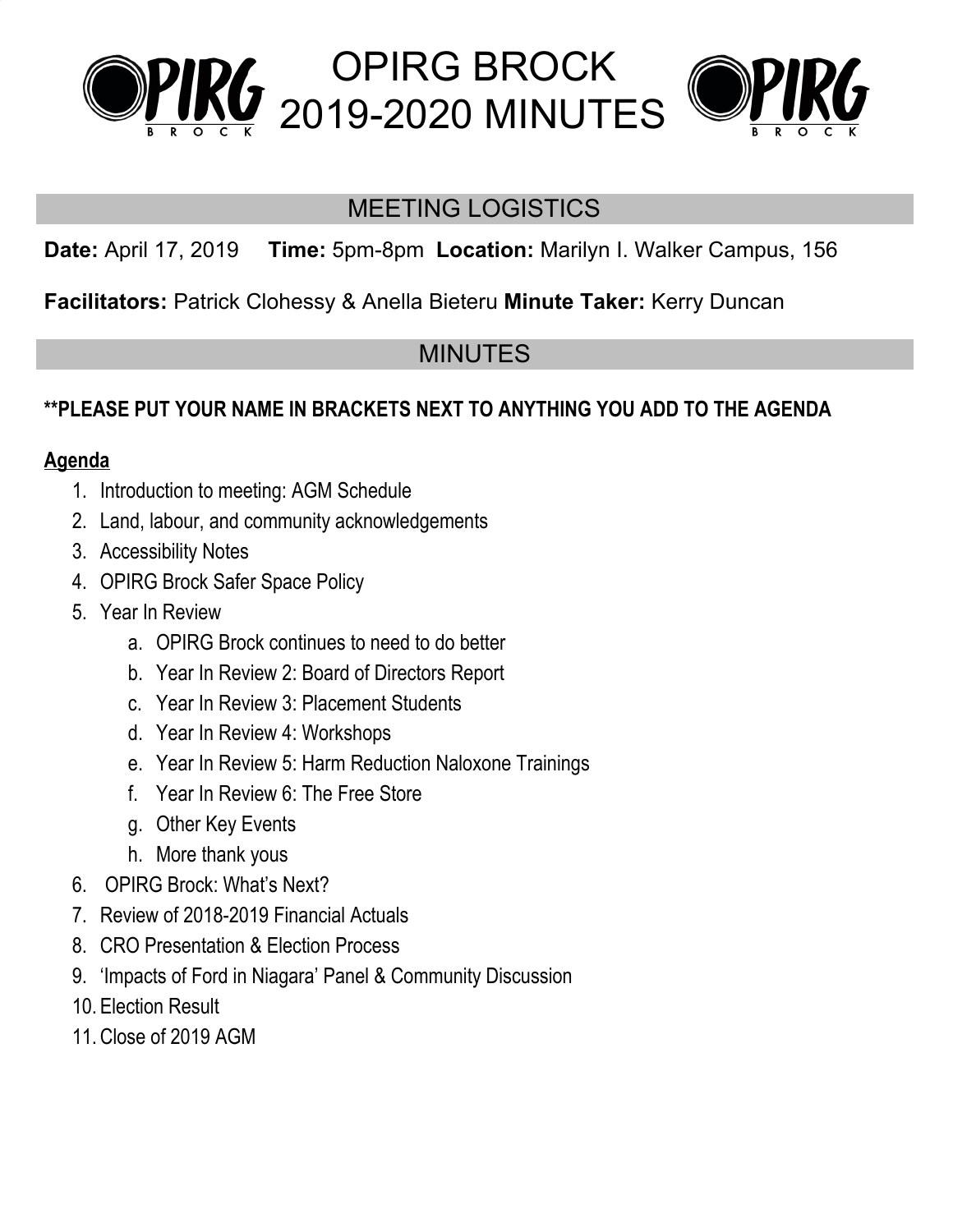



#### **Minutes**

- **1. Introduction to meeting: AGM Schedule**
- Facilitators welcome participants and go through the agenda for the
- Call for amendments to agenda. Seeing none:

Motion: Move forward with the current agenda for the 2019 AGM without any amendments Mover: Taylor Beckett Seconder: Lesley Tetteh

Decision: Passed unanimously

#### **2. Acknowledgements**

- Land acknowledgement
- Labour Acknowledgment
- Community Acknowledgements

## **3. Accessibility Notes**

- Outline of basic accessibility services available in vicinity (ex. washrooms, water, taking breaks, etc.)

## **4. OPIRG Brock Safer Space Policy**

- Went through the OPIRG Brock Safer Space Policy
- Defined the expectation that the points within the policy must be maintained or a participant will be asked to leave
- Encouraged AGM attendees to speak to facilitators during the break if anyone felt the policy had been violated within the AGM

## **5. Year In Review (presented by Anella and Patrick, unless specified)**

- a. OPIRG Brock continues to need to do better
- An apology and outlines of how OPIRG Brock has made mistakes over the past year and needs to work on harder on developing strategies for supporting and increasing safety and opportuniries for BIPOC folx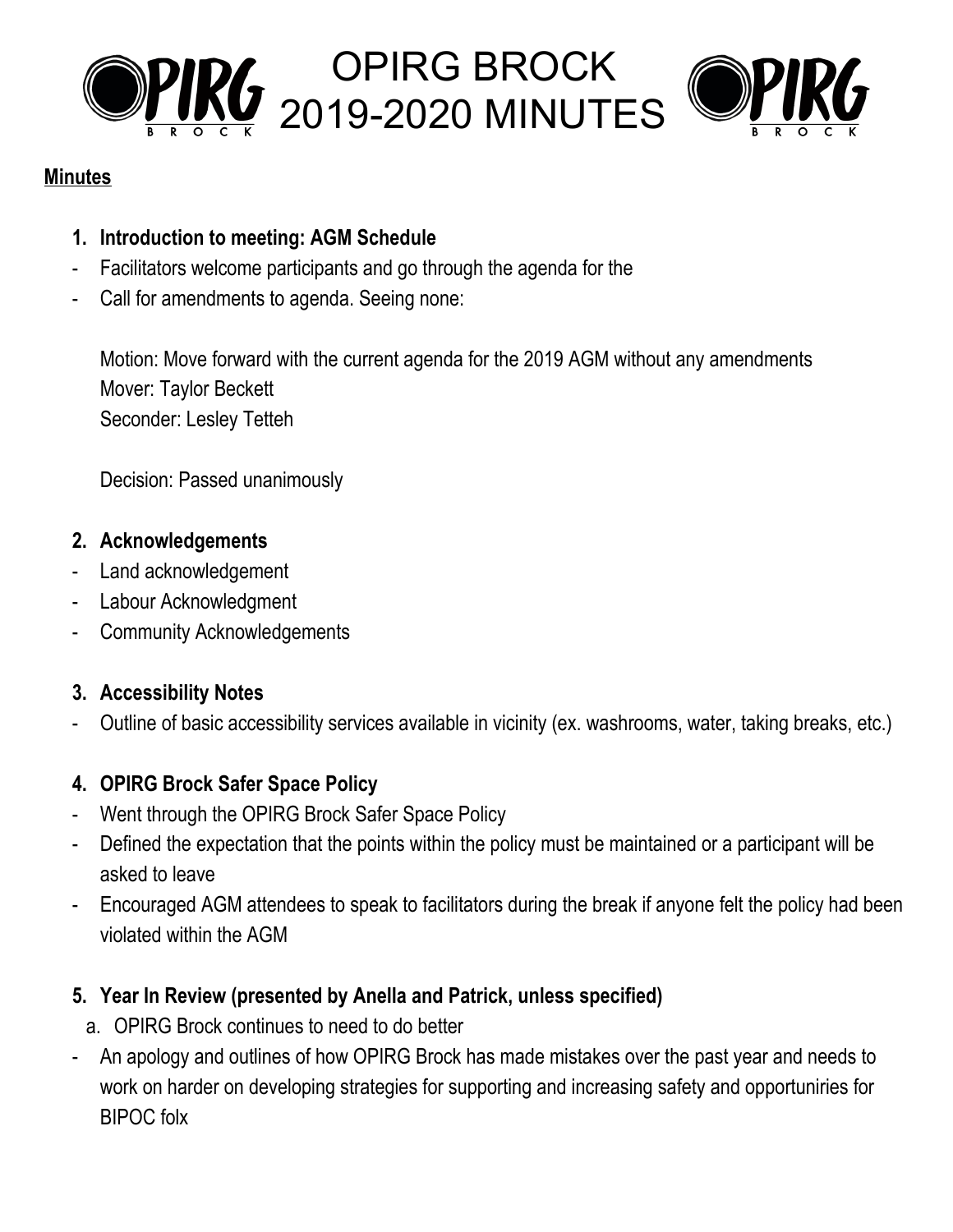



- b. Year In Review 2: Board of Directors Report Motion: Approve the 2019 OPIRG Brock Board of Directors Report
- Report outlines the main function of the Board of Directors
- Spoke to the specific roles the Board members maintain distinct from the staff members throughout the year

Mover: Shannon Kitchings Seconder: Winnie Murombedzi

Decision: Passed unanimously

- c. Year In Review 3: Placement Students
- Outline work of placement students throughout past year
- Placement teams with Public Health in the summer semester were a Harm Reduction Naloxone Training team, a Trans-Inclusion Research team, and a Grants & Fundraising team
- Placement teams with Public Health in the winter semester were Harm Reduction Naloxone Training team, the Fundraising Team (The Coming Out Monologues), the Free Store, and an Outreach team
- Throughout the year, we had one placement student from Women & Gender Studies who primarily worked on the free store and archival volunteerings projects
	- d. Year In Review 4: Workshops
- Outline the various types of internal and external workshop that took place with OPIRG Brock over the course of the past year
	- e. Year In Review 5: Harm Reduction Naloxone Trainings
- Outline the partnership with Positive Living Niagara and the Brock University Public Health Department to offer free Harm Reduction Naloxone Trainings at Brock University
- f. Year In Review 6: The Free Store (presented by Kerry, staff)
- Outline the evolution of the Free Store over the past year, highlighting successes, places for improvement, and goals for the year ahead (ex. expanding partnerships, securing permanent funding, etc.)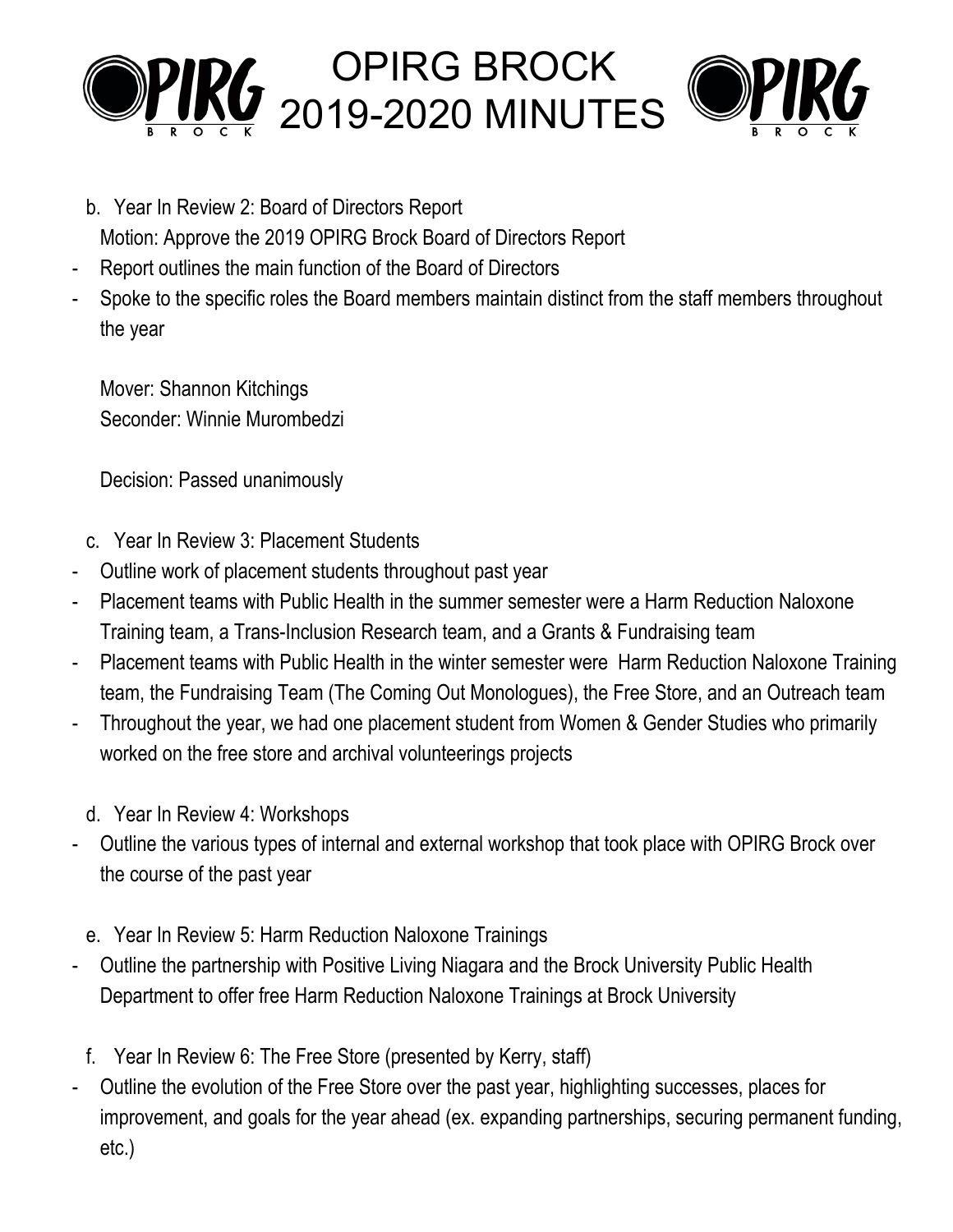



- g. Other Key Events
- Outline the other events and partnerships with that took place over the past year (ex. DisOrientation Week)
	- h. More thank yous
- Outline the other people and groups who have supported OPIRG Brock over the course of the past

## **6. OPIRG Brock: What's Next?**

- Outline the goals, ideas, and partnerships for the coming year
- Audience feedback: Please refocus on the Action Group component of the OPIRG Brock mandate, which has a OPIRG Brock's main focus be on supporting groups throughout the city and region as a way of training activists and connecting new people to causes they are passionate about

## 7. **Review of 2018-2019 OPIRG Brock Financial Repo**rt

- Presented by Kerry (staff) upon behalf of the OPIRG Brock Bookkeeper
- An audited statement is not being presented at this AGM because the costs related to the audits will have a significant impact on the budget
- It is the decision of the 2018-2019 Board of Directors and staff to wait until commencing of the 2019-2020 Board of Directors before submitting a proposal to move forward with the audits
- The 2018-2019 OPIRG Brock Financial Report includes a breakdown of costs and expenses for the year
- The report highlights a significant increase in spending related to programming and events
- The report also highlights that this was the first year OPIRG Brock did not receive any incoming funds due to the successful defunding campaign in early 2018
- Without any incoming funds, the report shows a significant drop in net assets and as such having a significant impact on the 2019-2020 budgets, and all years following
- Presentation also outlined the multi-tiered financial strategy being developed by OPIRG Brock staff, including various fundraising campaigns, grant applications, and creating a sustainership model
- Presentation also included expanding the relationship with CUPE 4207, who approved a \$10,000 donation to OPIRG Brock and are willinging to talk about doing a union wide referendum in the 2020 semester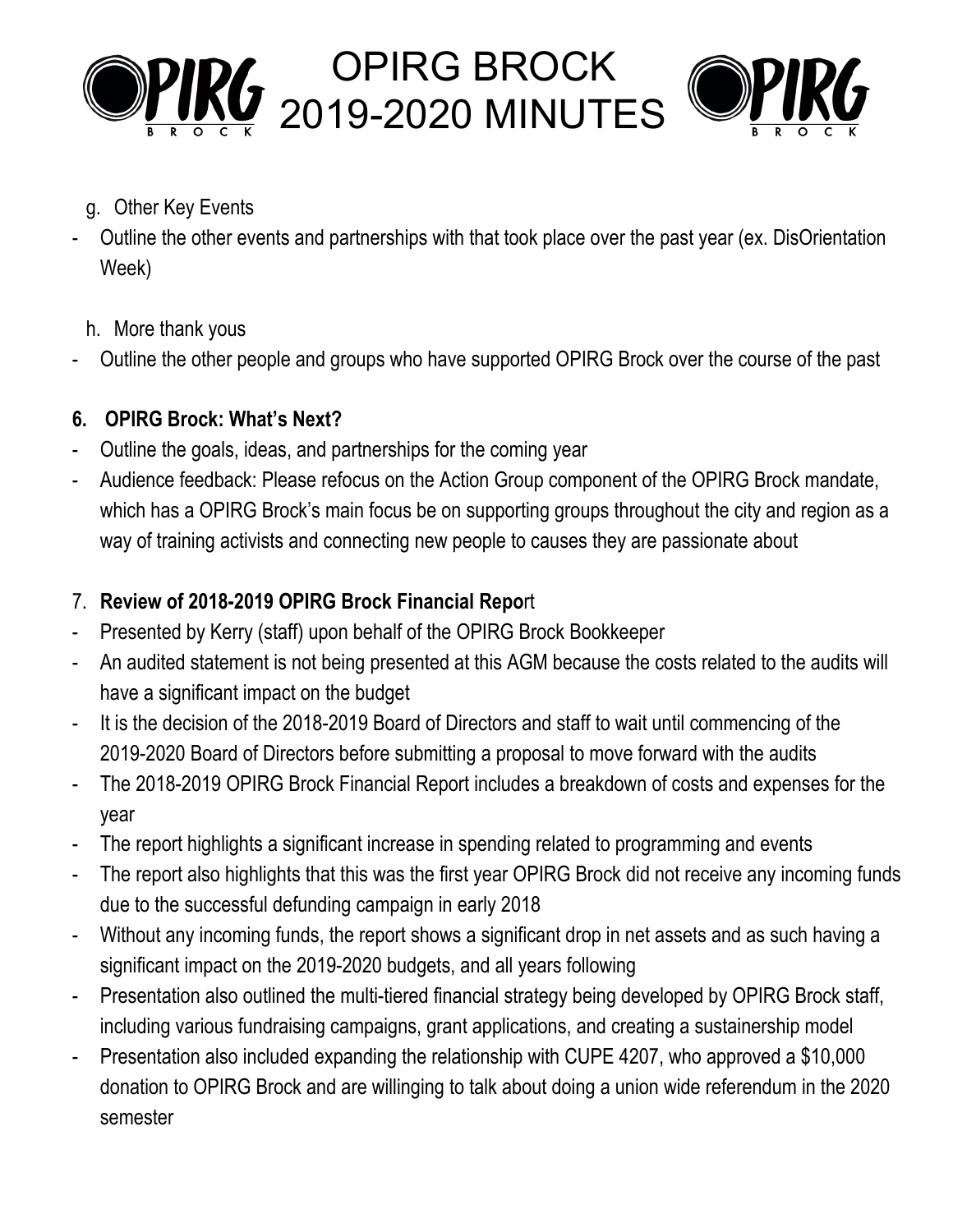

- Question from the audience: Will there be away to continue to fund community groups and their initiatives
- Answer: Not at the moment. We are aiming to develop a wide
- Question from the audience: Will the Anti-Oppression Workshop Series run again in 2019-2020 and will it continue to prioritize paying BIPOC facilitators?
- Answer: Yes. In addition to this project being paired with the Brock Student Justice Centre (who take on a large portion of the costs) OPIRG Brock has allocated enough of the currently available funds

Motion: To accept the 2018-2019 OPIRG Brock Financial Report Mover: Kecha Lange Seconder: Winnie Murombedzi

Decision: Past unanimously

## **8. CRO Presentation & Election Process**

- Presentation from Chief Returning Officer (CRO) Lydia Collins on the process for voting in the election for the 2019-2020 OPIRG Brock Board of Directors
- Candidates present

## **9. 'Impacts of Ford in Niagara' Panel & Community Discussion**

- Presentation by Shannon Kitchings, the Chairperson for the National Graduate Caucus for the Canadaian Federation of Students and Kit Andres, a community organizer with the Migrant Workers Alliance on the impacts of the current Ontario government on students and migrant worker

## **10. Election Results**

Presentation from Chief Returning Officer (CRO) Lydia Collins of Election Results (Appendix A)

Motion: Accept the 2019 Elections Results Mover: Kecha Lange Seconder: Winnie Murombedzi

Decision: Passed unanimously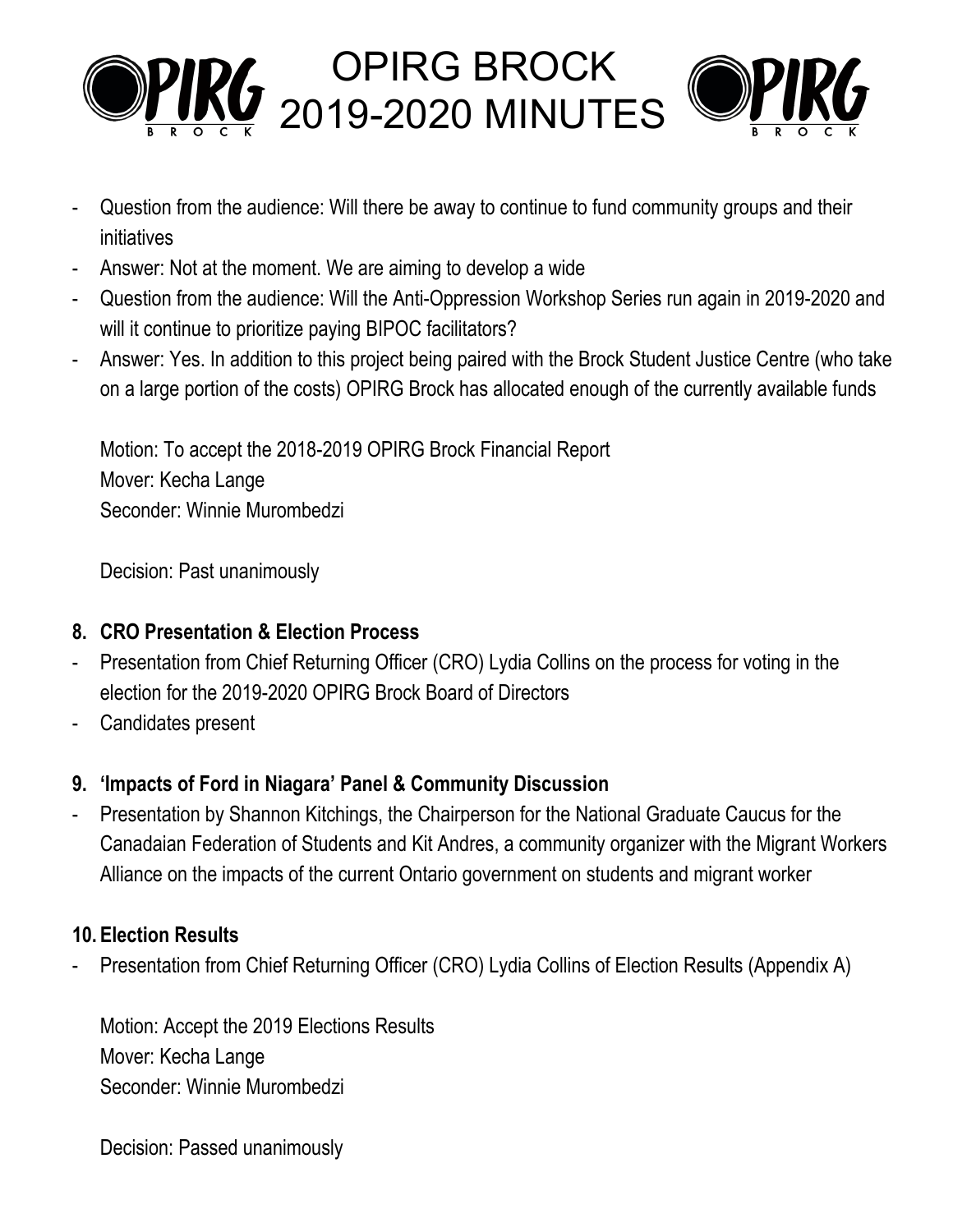



#### **11.Close of 2019 AGM**

Motion: To conclude the 2019 OPIRG Brock Annual General Meeting Mover: Ebru Ustundag Seconder: Lesley Tetteh

Decision: Past unanimously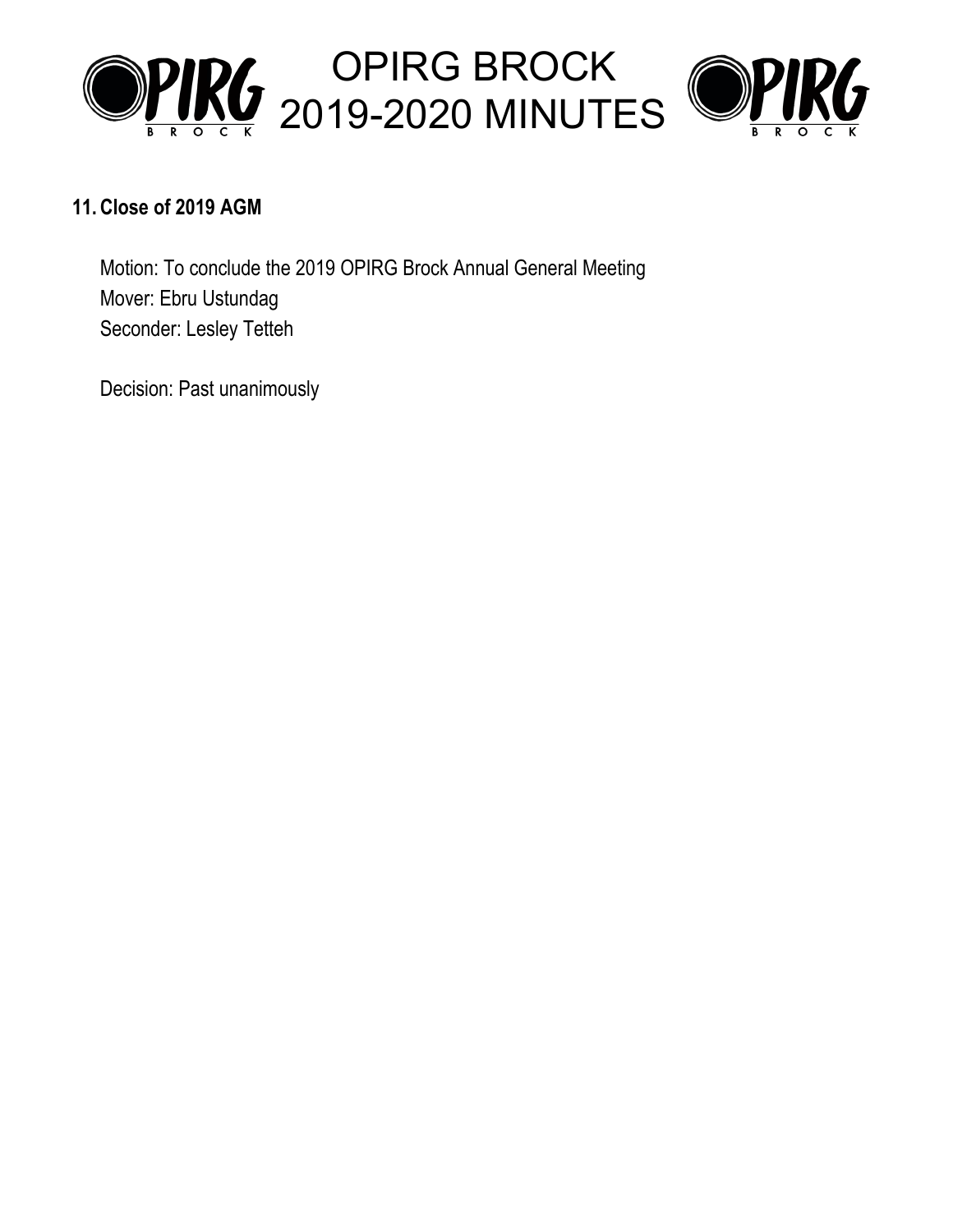

Appendix A: 2019 Board of Directors Elections Report, written & published by the 2019 Chief Returning Officer (CRO) Lydia Collins.

# 2019 OPIRG Brock **Board of Directors**



Thank you to all who voted and participated in the BOD election. This year's 2019-2020 Board of Directors members are:

**Kecha Lange** Silvia N'Sungani **Lesley Tetteh Bhonita Singh Jane Theriault-Norman Winnie Murombedzi** Olubukola Soliu **Stacyann Williams** 

Lydia Chin